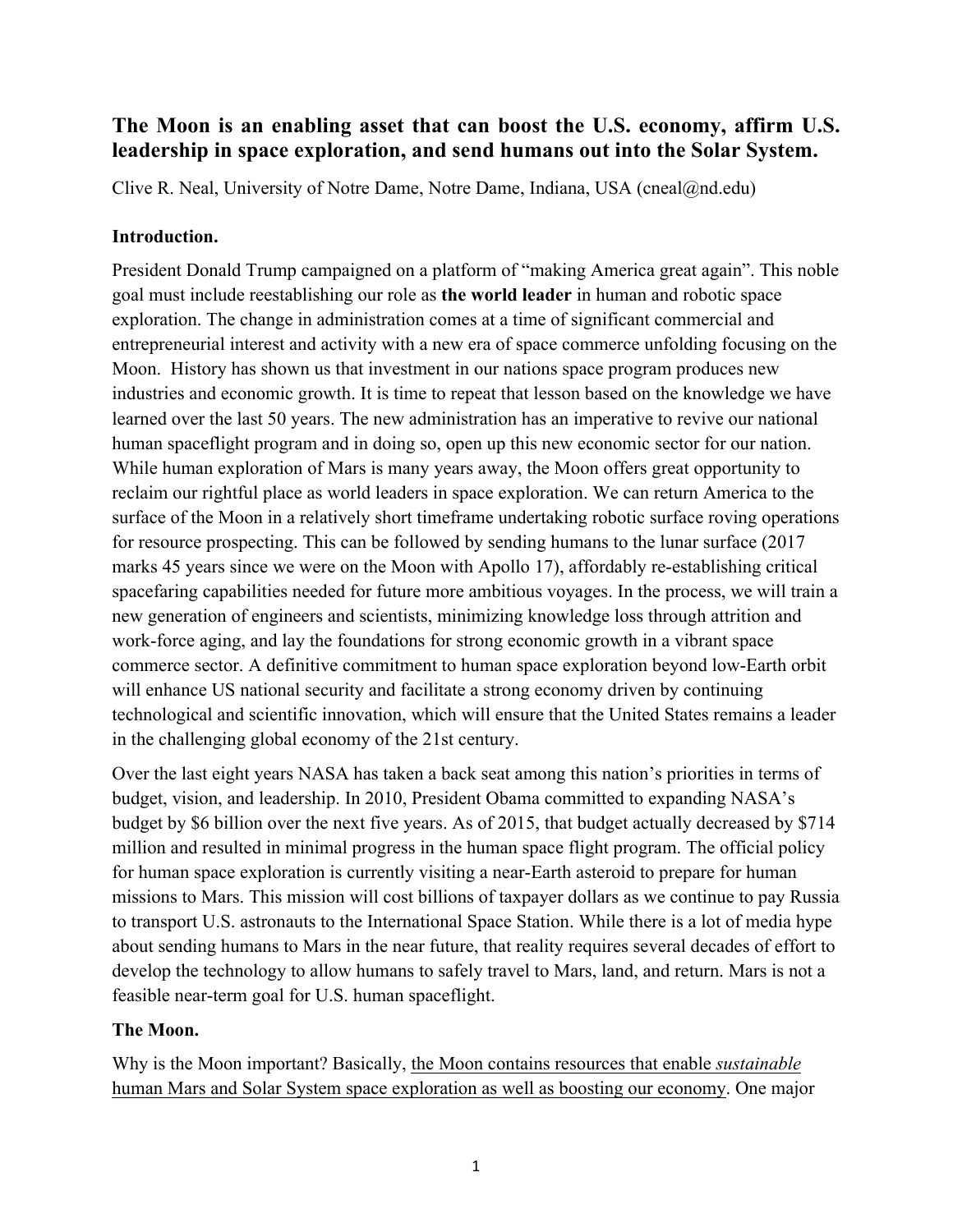resource is water that we now know exists within the Moon as well as on the surface. Water provides life support consumables as well as rocket fuel - a game changer because we will not need to bring everything from Earth as we did during the Apollo program. Apollo was unparalleled in its accomplishments but it did not achieve sustainability. Lunar resources are critical for developing a sustainable human space exploration program and stimulating a *cislunar space* economy (*cis-lunar space* = space around the Earth-Moon system). Therefore, the next stage in our human spaceflight program will also stimulate technology development. New industries will develop based upon the extraction, refinement, and use of lunar resources that we know are there. This approach will allow for the creation of high technology jobs, which will stimulate the U.S. economy.



thespacereview.com/article/2033/1)

Our next venture into the Solar System must include transportation architectures with reusability as the central tenet, and with refueling depots positioned in cis-lunar space. These depots will be supplied by lunar resources, and will facilitate deep space travel including to the horizon destination of Mars (Fig. 1). They could also be used to refuel Earth-orbiting satellites, reducing the necessity of repeat launches and halting or at least reducing the build-up of hazardous space junk surrounding our planet. Having

resources available that can be refined into useful products provides an excellent on-ramp for the burgeoning space commerce sector. For example, a spacecraft refueling depot orbiting the Moon, supplied with fuel refined from lunar resources that is privately operated and selling its products to various national space agencies, has real potential to *bring the Moon into our economic sphere of influence*.

*The Moon is also important strategically* because there is significant international focus on our nearest neighbor. When the United States changed focus from the Moon to the Asteroid Redirect Mission, other nations we had partnered with to go to the Moon continued their interest in lunar exploration. China in particular has made important advances in their lunar exploration program, becoming the third nation to successfully soft-land on the Moon in 2013 and the second to successfully rove on the lunar surface. Later this year, China is attempting something that the United States has never achieved to date – robotically returning a sample from the lunar surface.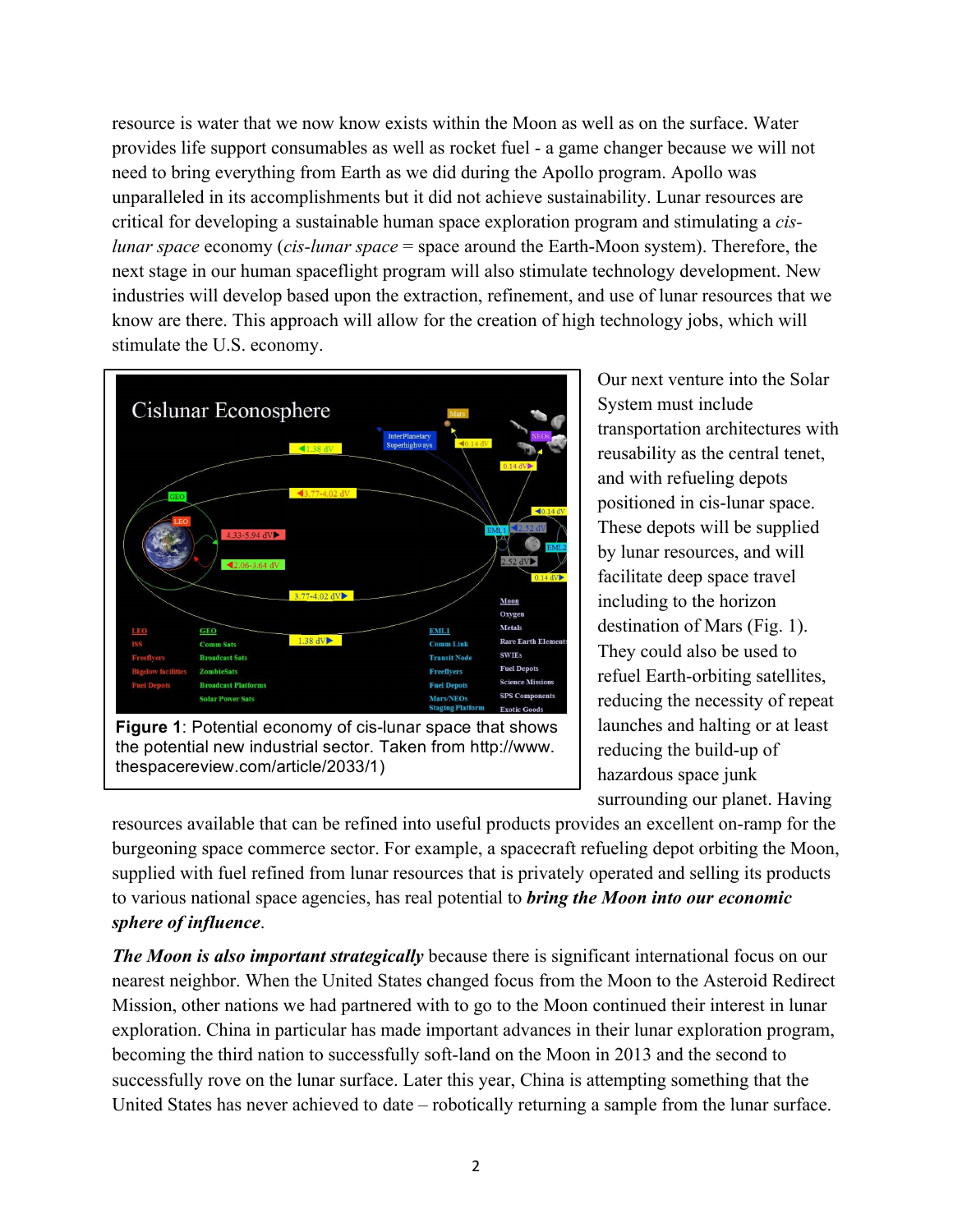Only the Soviet Union has done this before - three times in the 1970s, resulting in 0.3 kg (total) of lunar regolith being return for analysis in Earth-based laboratories. Next year, China will be the first nation to send a robotic rover to the farside of the Moon. This build-up of capability by China demonstrates that the Moon is strategically important to them. This should be a wake-up call to the United States because the Moon is the key to consistent and sustained access to cislunar space.

The plan envisaged for the United States is that the Moon enables several important goals for space exploration and our country that need to be articulated clearly:

- 1) The Moon enables Solar System exploration, both for humans and robots. This is not a lunar-centric plan, but much bigger! It is our gateway to the Solar System and if we set up radio telescopes on the radio-quiet farside, we will be able to see back to the earliest times of the Universe;
- 2) The Moon enables economic expansion due to the presence of resources, as noted above;
- 3) The Moon enables the United States to reaffirm its leadership in human spaceflight and lead the world into the Solar System rather than watching other nations claim a beachhead, as has happened over the last eight years because the United States has relinquished its leadership position;
- 4) The Moon allows us to learn to live and work off planet at a place that is relatively nearby in order that human missions to Mars are successful. It is a local testbed.

The plan outlined here requires a change in the way we think of the NASA budget. It should be considered an investment in our future, and way to revitalize the American industrial base. This investment begins with robotic exploration to understand if the resources that we know are present on the Moon are mineable, and present in sufficient quantities to sustain exploration long into the future. The initial build-up of infrastructure on the lunar surface can be enabled by NASA in conjunction with commercial partnerships. Once established, such assets can be leveraged as commercial on-ramps, including industrial resource exploitation and space tourism. The investments will be used to achieve the four goals noted above and this approach must be built into any space exploration architecture from the start. Lunar resources enable this and the time is right to begin this new strategy.

The United States is in a position to lead an international effort to facilitate this critical endeavor. NASA has a Resource Prospector mission in development, which represents a good start for resource exploration, but much more capable missions are required to enable lunar resources to be characterized and test technologies for their exploitation. We must accelerate our program, however, as Russia (in close partnership with the European Space Agency) also has a robotic lunar exploration program under development involving surface prospecting at the poles and culminating in cryogenic sample return.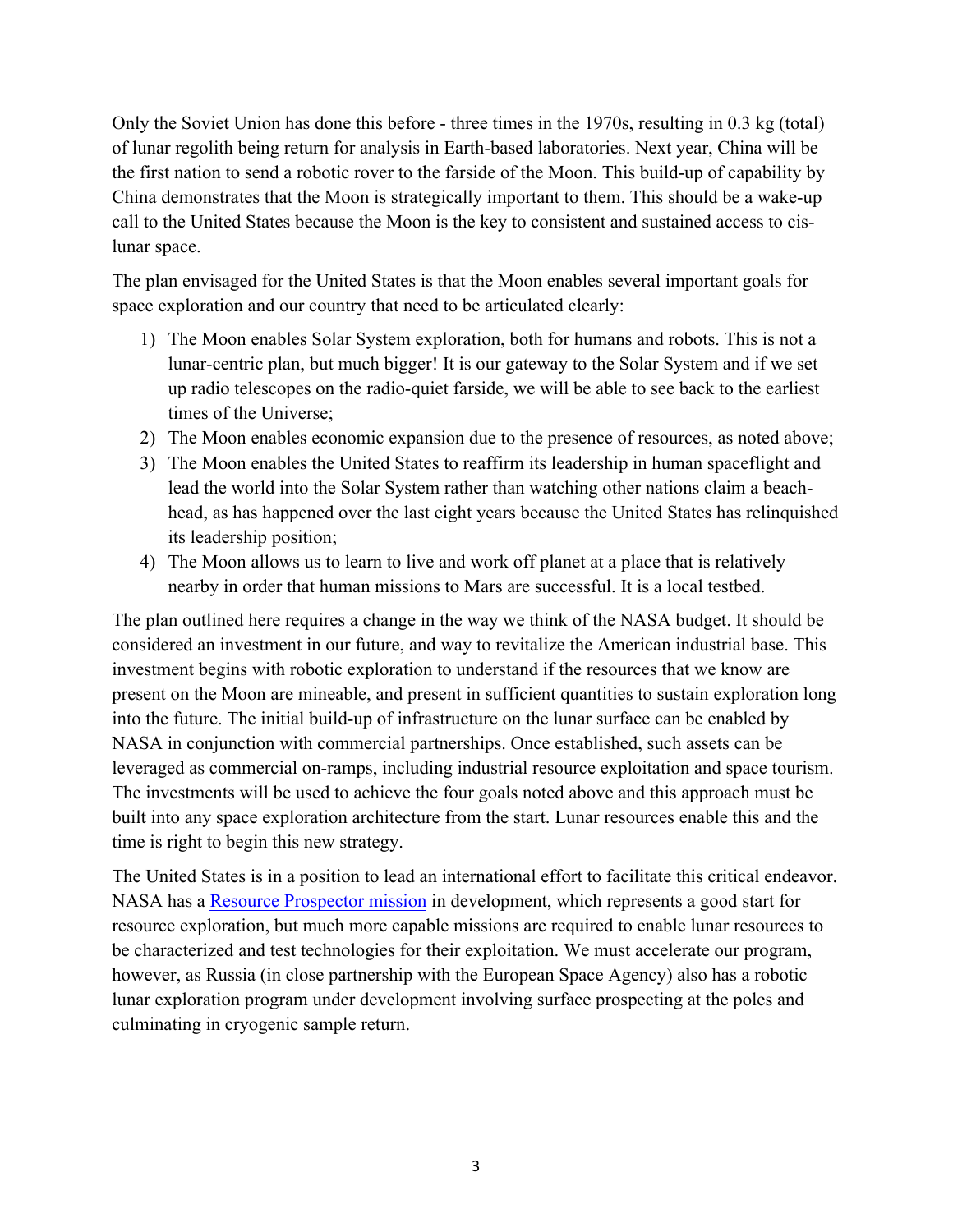### **Summary.**

In this era where United States leadership is continually challenged, we have an opportunity to lead the world out into the Solar System, rather than spend another administration standing on the sidelines watching the rest of the world leaving us behind. Yes, Mars is our horizon destination, but our current ill-defined pathway on how to get there will result in an unsustainable "flags-and-footprints," touch-and-go mission at best. As highlighted in this white paper and summarized below, the Moon will enable sustainable space exploration while creating jobs:

- Leveraging the experience of NASA and the enthusiasm and innovation of U.S. private industry to return the US to the Moon (and beyond) will develop new American manufacturing industries, promote American leadership in space exploration, create hightechnology jobs for Americans, and meaningfully enhance U.S. national security.
- Making a return to the Moon the focus of U.S. space policy will reverse 8-years of littleto-no progress and restore America's leadership position in space exploration.
- China is making determined moves in cis-lunar space and on the lunar surface that must be countered.
- Returning to the Moon will revitalize a severely weakened American aerospace industrial base, stimulate the new space economy, and encourage the next generation to enter the science and engineering fields.
- A return to the Moon, properly executed, should require little increase to the NASA budget, but will require meaningful public-private partnerships and smart focusing of current resources.

The Moon is truly the enabling key to boosting our economy and achieving a sustainable program of human exploration to Mars and beyond.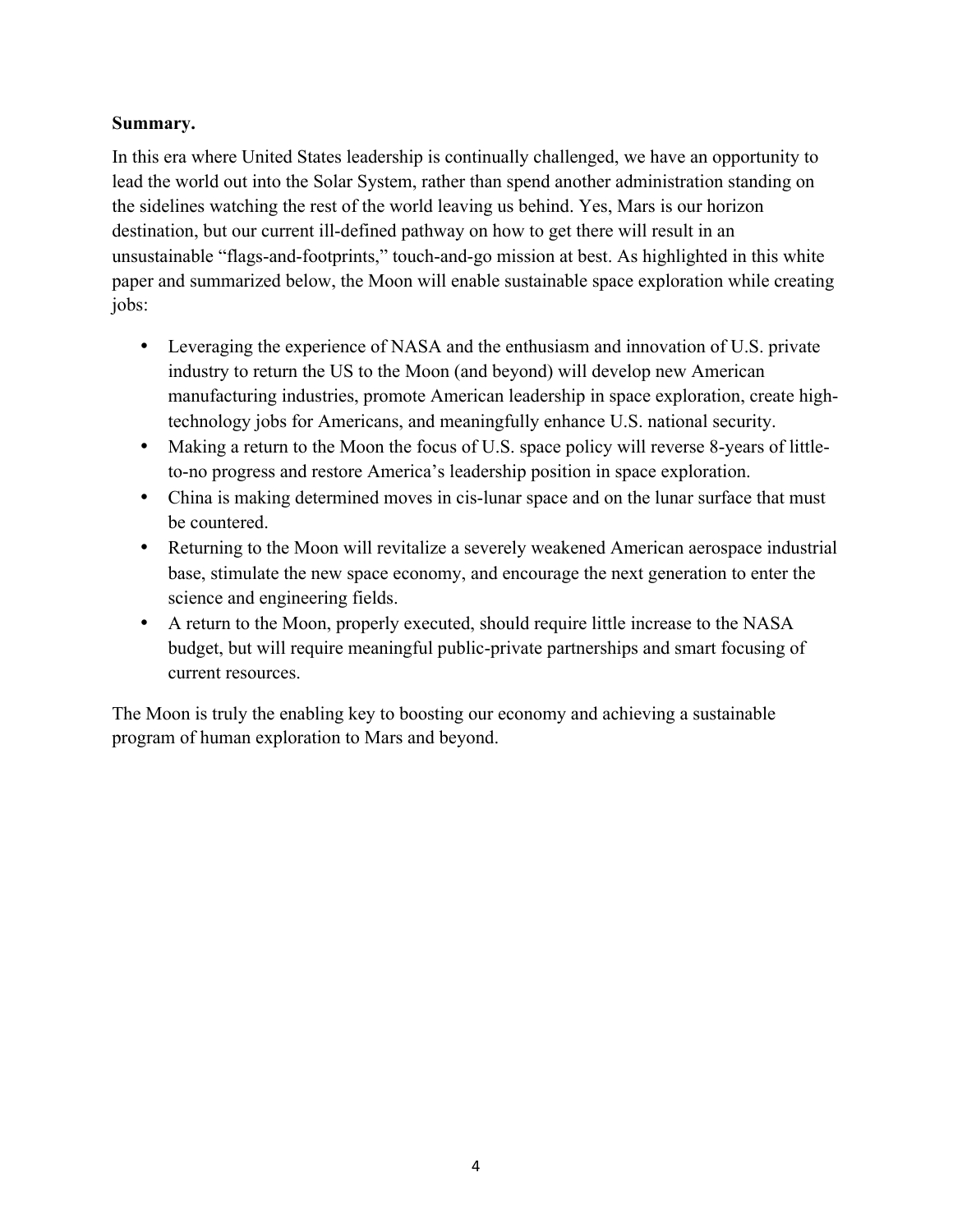## **Background Information**

The Lunar Exploration Analysis Group (LEAG: http://www.lpi.usra.edu/leag/) has developed a Lunar Exploration Roadmap (http://www.lpi.usra.edu/leag/roadmap/) over many years that develops the Moon as an enabling asset for human space exploration and economic expansion. The Roadmap identifies three themes:

- *Science Theme* has a long heritage of study, including National Academies studies, and represents community consensus.
- *Feed Forward Theme* has been coordinated with the Mars Exploration Program Analysis Group and the Small Bodies Assessment Group. It uses the Moon to enable human space exploration of other destinations.
- *Sustainability Theme* uses the lunar resources to establish commercial space enterprises that can sustain human presence on our nearest neighbor. This is critical for a sustainable human space exploration program that would go deeper into the Solar System and eventually to Mars.

The roadmap is intended to layout an integrated and sustainable plan for lunar exploration that enables humans to visit destinations farther afield. The Roadmap will allow NASA to transition from the Moon to other bodies in the Solar System without abandoning the lunar infrastructure that support explorations and built up using taxpayer dollars. This is achieved by enabling commercial development, through early identification of "commercial on ramps", which will create wealth and jobs as a return on the initial taxpayer investment. In addition, the Roadmap will, with careful planning, affirm U.S. leadership in space exploration through international cooperation as we lead the world into the Solar System.

In 2011, LEAG published an implementation strategy for the Roadmap that was sent to NASA (http://www.lpi.usra.edu/leag/reports/RoboticAnalysisLetter.pdf). This three-phase approach is focused on lunar resources as these will enable the Roadmap and much more. The different phases are summarized here.

**Phase 1: Lunar Resource Prospecting**. Mobile robotic explorers are the required next missions to explore polar regions (volatiles) and non-polar regions (e.g., mature Ti-rich soil for solar wind implanted H, pyroclastic deposits for indigenous volatiles, etc.). These prospectors will incrementally address science, exploration, technology, commercial and public outreach objectives by:

- Defining the composition, form, and extent of the resource;
- Characterizing the environment in which the resources are found;
- Defining the accessibility/extractability of the resources;
- Quantifying the geotechnical properties of the lunar regolith in the areas where resources are found;
- Being able to traverse several kilometers and sample and determine lateral and vertical distribution on meter scales;